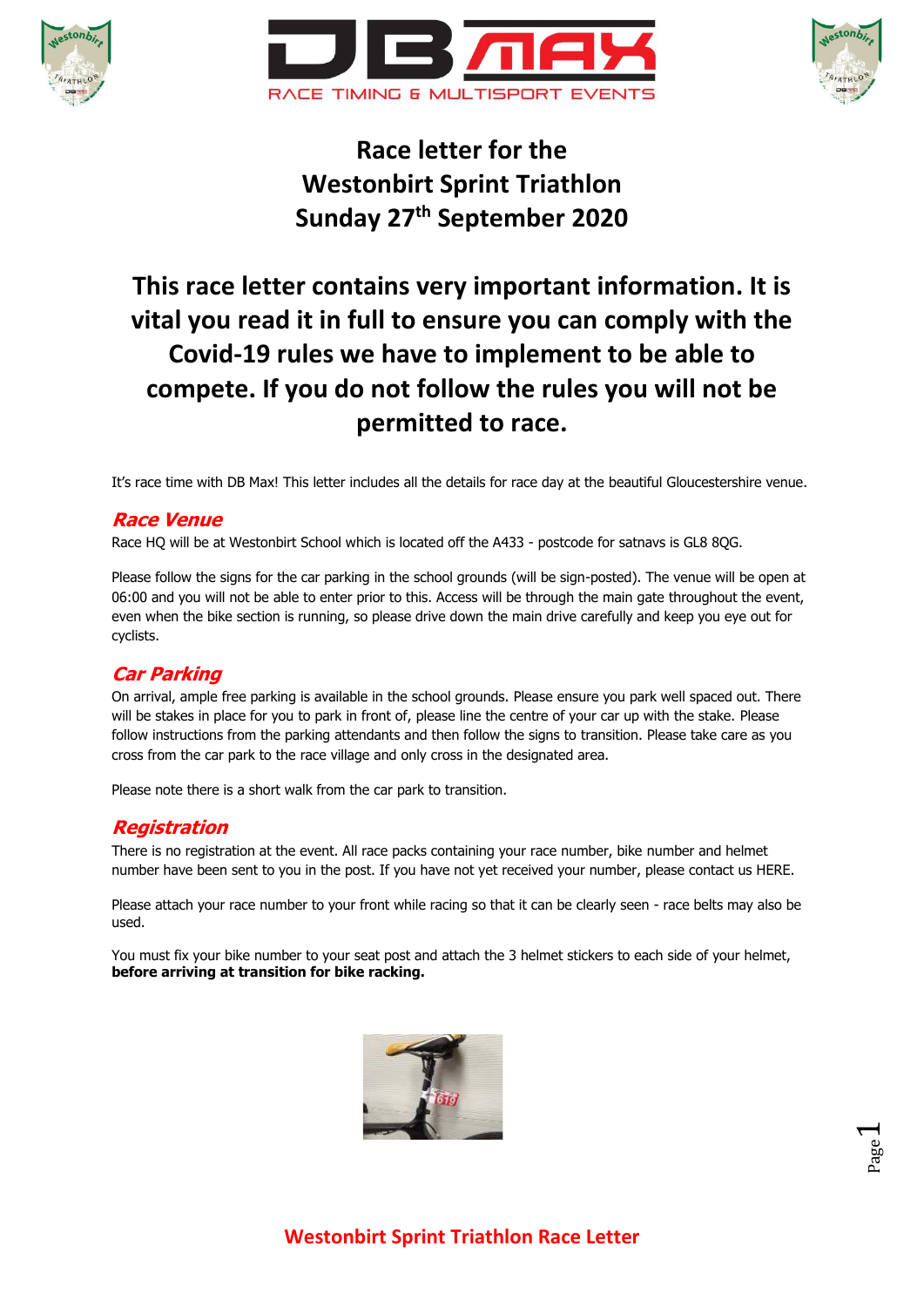





### **Transition**

When you arrive at transition you must already have your numbers attached to your bike and your helmet (please see above).

There will be a queuing system to get in to transition. When entering transition you will have to provide Photo ID to the people checking you in (Passport or Driving Licence are acceptable). If you do not provide Photo ID you will not be permitted to race.

When queuing and in transition before racing you must wear a face covering (Mask or Buff are both acceptable).

There will be hand sanitiser in place as you enter transition, please ensure that you use it.

When entering transition, please go to your designated location. You space will have a sticker with your name on it and your race number. You will also find your timing chip here which is attached to the bike racking in your allocated space. Please check the number corresponds to your number and attach **your timing chip** firmly to your left ankle.

You are permitted to enter transition 45 minutes before your race start. Please watch out for other competitors who are racing and make sure you give them plenty of room (a minimum of 2 metres).

Please familiarise yourself with transition before racing. A map of the transition layout is below.



## **About your timing chip**

Any mats crossed prior to race start will be ignored but you cannot lose the chip if it is on your ankle.

The timing chips will ensure that your finish results (as well as splits and lap times) are collected by **DB Max Sports Timing**.

Remember, **no timing chip, no results.**

Timing chips must be deposited in a designated bin in the finish funnel immediately at the end of your race. **You must return your timing chip as soon as you finish** (even if you do not complete your race). Lost and unreturned timing chips will be invoiced at **£75 each** so please remember to hand it back.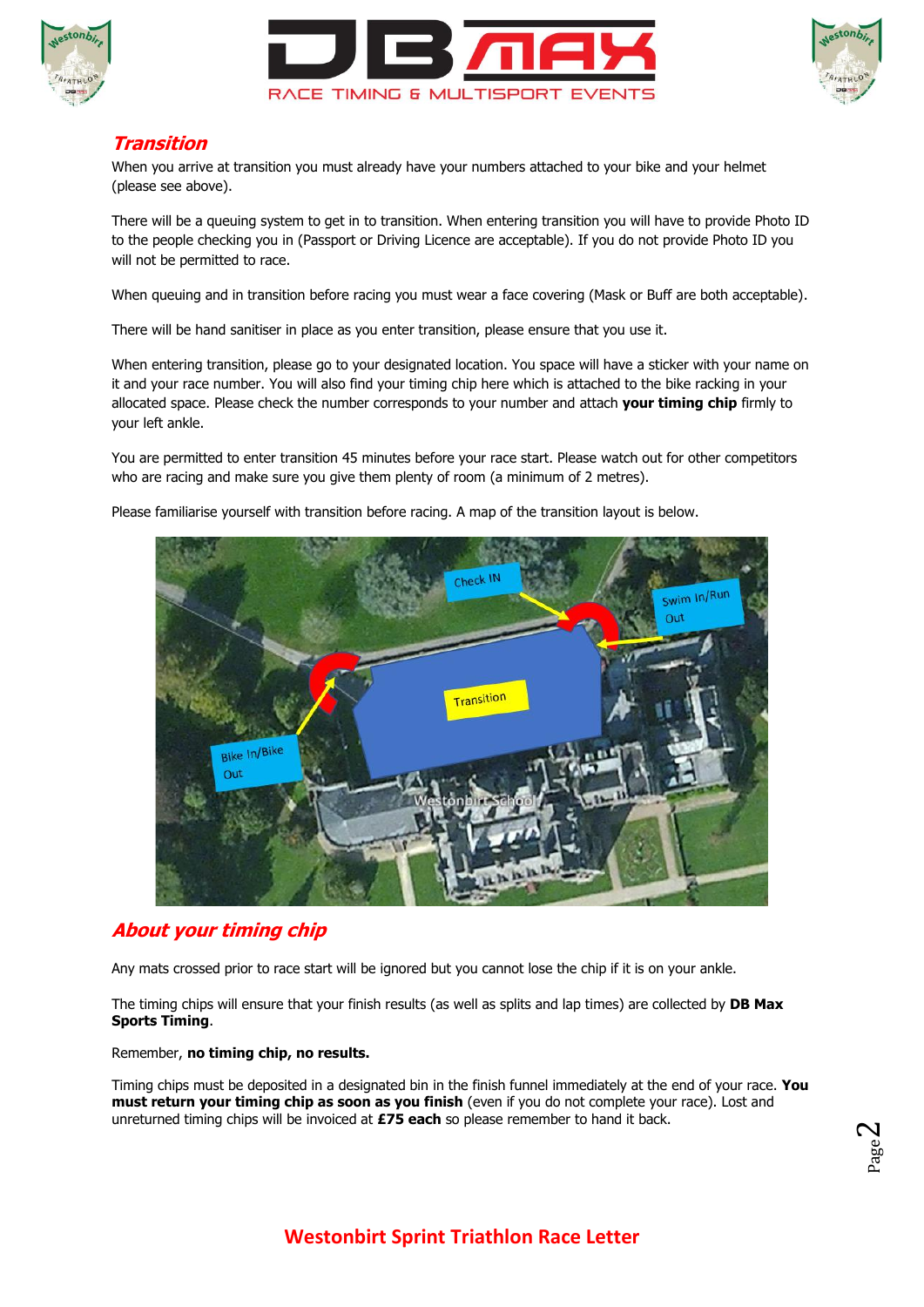





### **Mandatory Pre-Race Briefing**

There is no pre-race briefing on the day. Please ensure you have [watched the video briefing HERE.](https://youtu.be/Khl-X3YPAig) This will be updated for the September event in due course.

#### **Start Times and the Swim**

Wave start times have been allocated with competitors starting at 30 second intervals. Upon arrival at the pool you will be required to queue at the marks provided and should not move forward until the space becomes available. There will also be hand sanitiser for you to use before entering the pool area, please ensure you use this. You will be called forward by the swim starter to enter the water. Please ensure you know your race number for them. When they call 'GO', you will swim at total of 8 lengths (200 metres). You will swim the first 2 lengths in lane 1, then switch to lane 2 and so on and so forth.

When you have completed your swim you will exit the pool. Please note we can give no assistance to people getting out of the water.

We will not be providing swim hats for the pool section, so if you wish to wear one, please bring your own. Please be **aware it is a 5-10 minute walk from transition to the race start** (it will be signed).

## **Transition During Racing**

As there is a long run from the swim exit to transition (550m) a mini transition will be set up outside the swimming pool where you can leave trainers or similar. Please ensure that in this area you leave at least 2 metres between each person.

Once you exit the mini transition you will run back to the main transition. On entering transition and crossing the timing point of 'Swim In' your time will stop. Transition and the main drive will become neutralised and will become what we call a dead zone. This will allow you to take your time in transition and keep your distance from any other competitors who may be around you. You will have 10 minutes to complete your transition, run/walk with your bike to 'Bike Out' and then cycle up the main drive. Your time will start again as soon as you go over the timing point at the end of the drive. When cycling up the main drive please take care as this will be being used by race traffic. Please also note there are a number of speed bumps and cattle grids, so do take great care.

When you have completed your cycle you will turn left back on to the main drive. Here once again your time will stop and you will enter the neutralised/dead zone. The same rules and timings will apply here and you will have 10 minutes to cycle down the drive, dismount your bike at the dismount line, enter 'Bike In', rack you rbike in the place provided to you and then exit on to the run at 'Run Out'. Once you cross the timing point at 'Run Out' your time will start again.

Please note that if your time goes over 10 minutes on either transition, the difference will be added to your overall time.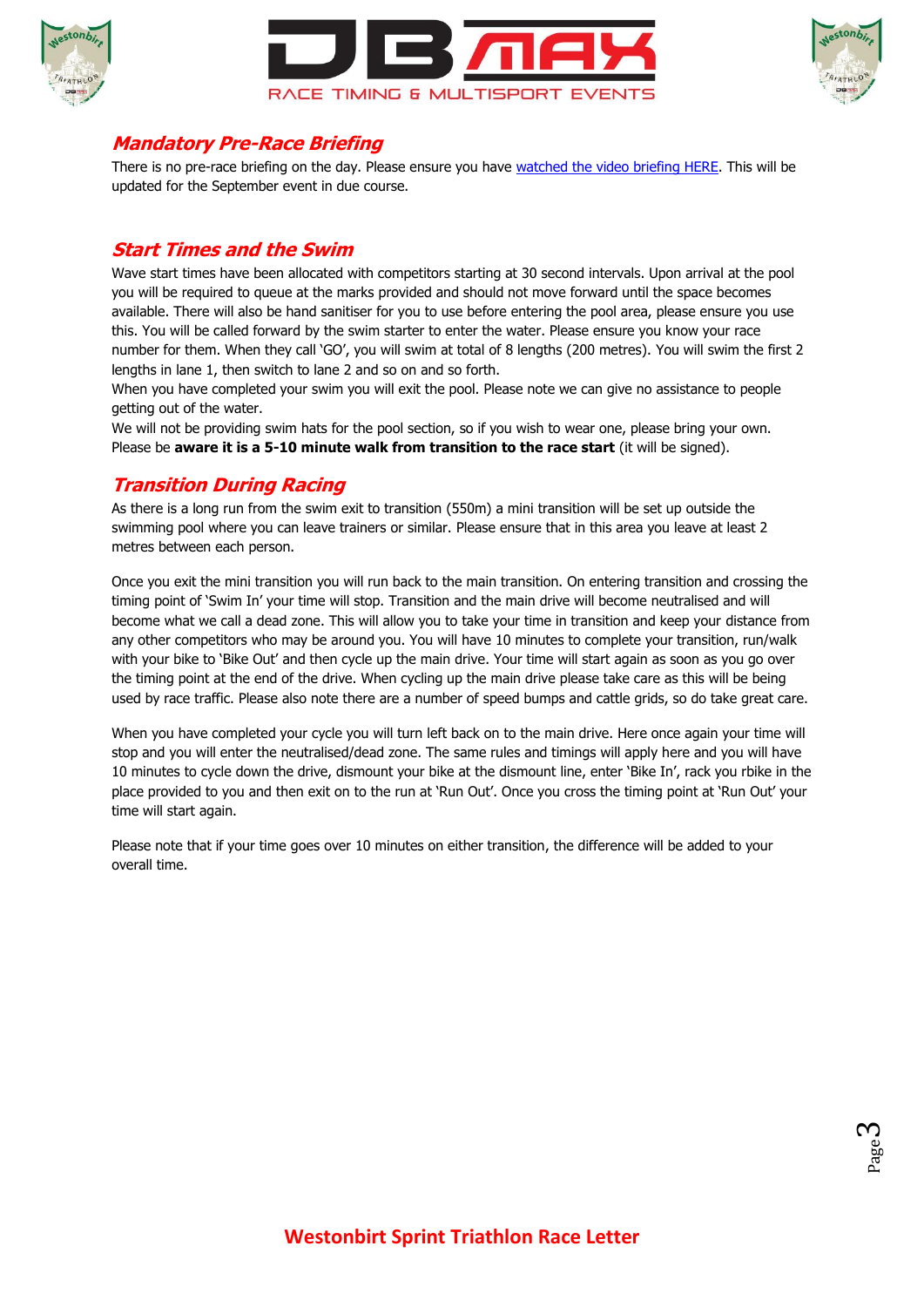





Page 4



## **Bike Route**

Competitors will start from Westonbirt House and head up the main drive (as mentioned above this is a dead zone/neutralised area so there is absolutely no racing here). Please take care whilst running to the mount line and get on your bike as directed by the marshals. Please also be aware of the cattle grids up the drive and ride carefully over them without stopping. Also please remember that the main drive will be being used by race traffic and take extra care.

Once out on the route please be advised that you are riding on live roads and will need to follow the laws of the road at all times. There is also a compulsory foot down and stop junction on the route just before 12 miles on the turn on to A433. Foot-down and stop means you must come to a complete stop before turning and **you will be disqualified if you do not comply with this rule**. It is your responsibility to get yourself onto the A433 safely. The junction will be signposted and marshalled. A map of the location is below.

Please note that you will not be permitted any outside assistance at any times, so take anything you think you may need in the event of a mechanical. You will also have to provide your own hydration for the bike leg. In the event of a break down or first aid incident that needs attention please call 07425 157 245. Please ensure this number is in your phone before going out on to the route.

In the event that you do require a lift back to transition due to a breakdown you will be required to put your bicycle in to the recovery vehicle yourself. When in the vehicle you will have to wear a mask which will be provided to you. Please also note that after any recovery we will disinfect the vehicle

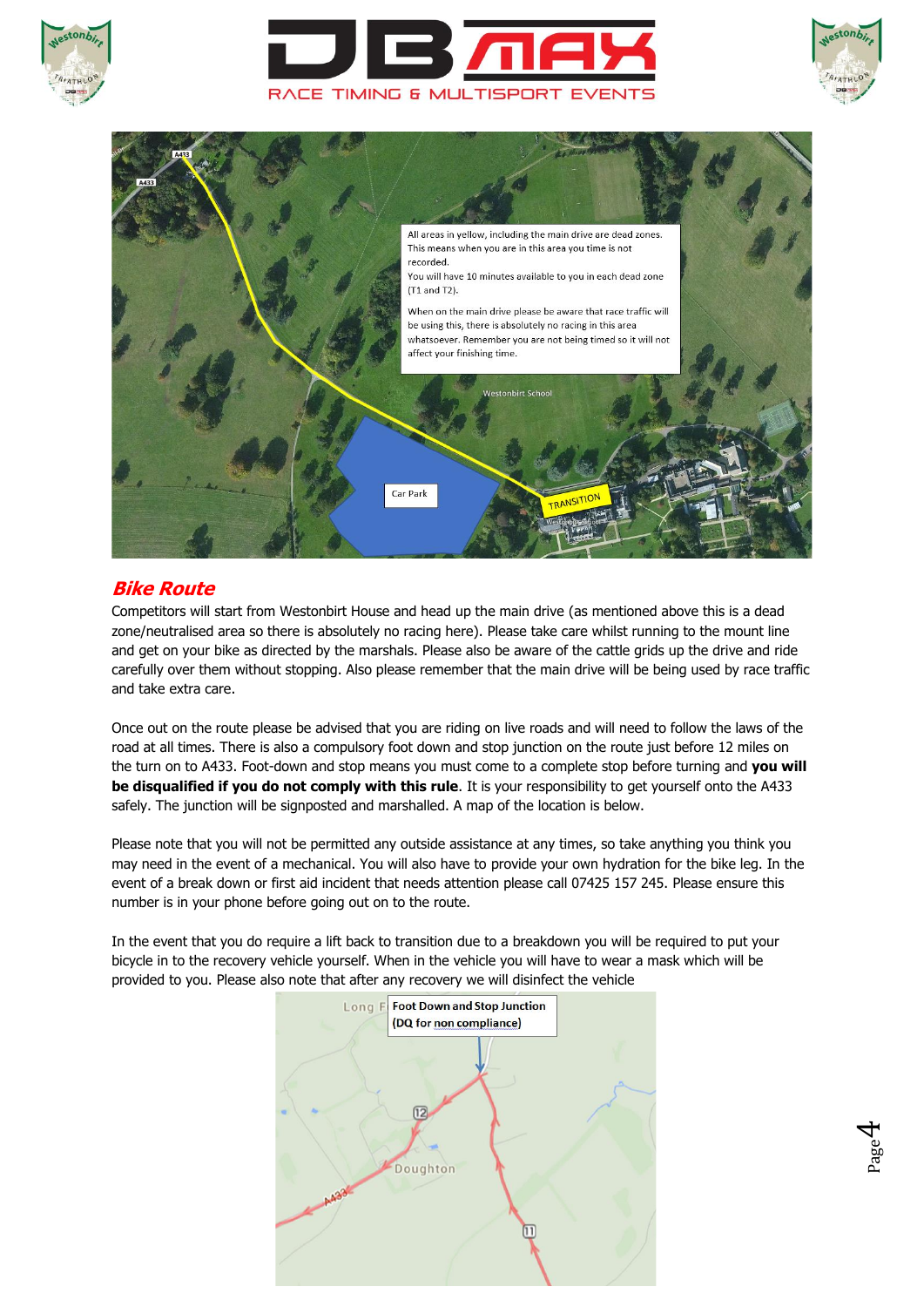





A map of the bike route is below; to view it in detail, please click on the map with your computer connected to the internet.



# **Bike Route Rules**

There are certain rules you must follow when on the bike route.

- You must not draft during the event (see diagram and rules on drafting in the referee's rules below).
- Helmets MUST be worn at all times whilst you are in contact with your bike, including in transition.
- Your transition area must be kept tidy at all times and you must rack in the area allocated to you.
- At no time are you allowed to drop litter.

## **Run Route**

The run route is 3 laps of the grounds at Westonbirt House. It is your responsibility to count your own run laps. On your third and final lap you finish by running up the funnel to the finish gantry at the end of the lap. A map of the run route is below; to view it in detail, please click on the map with your computer connected to the internet.

Please ensure that you keep a 2 metre distance to all other competitors at all times. The course is very wide so this should present no problem.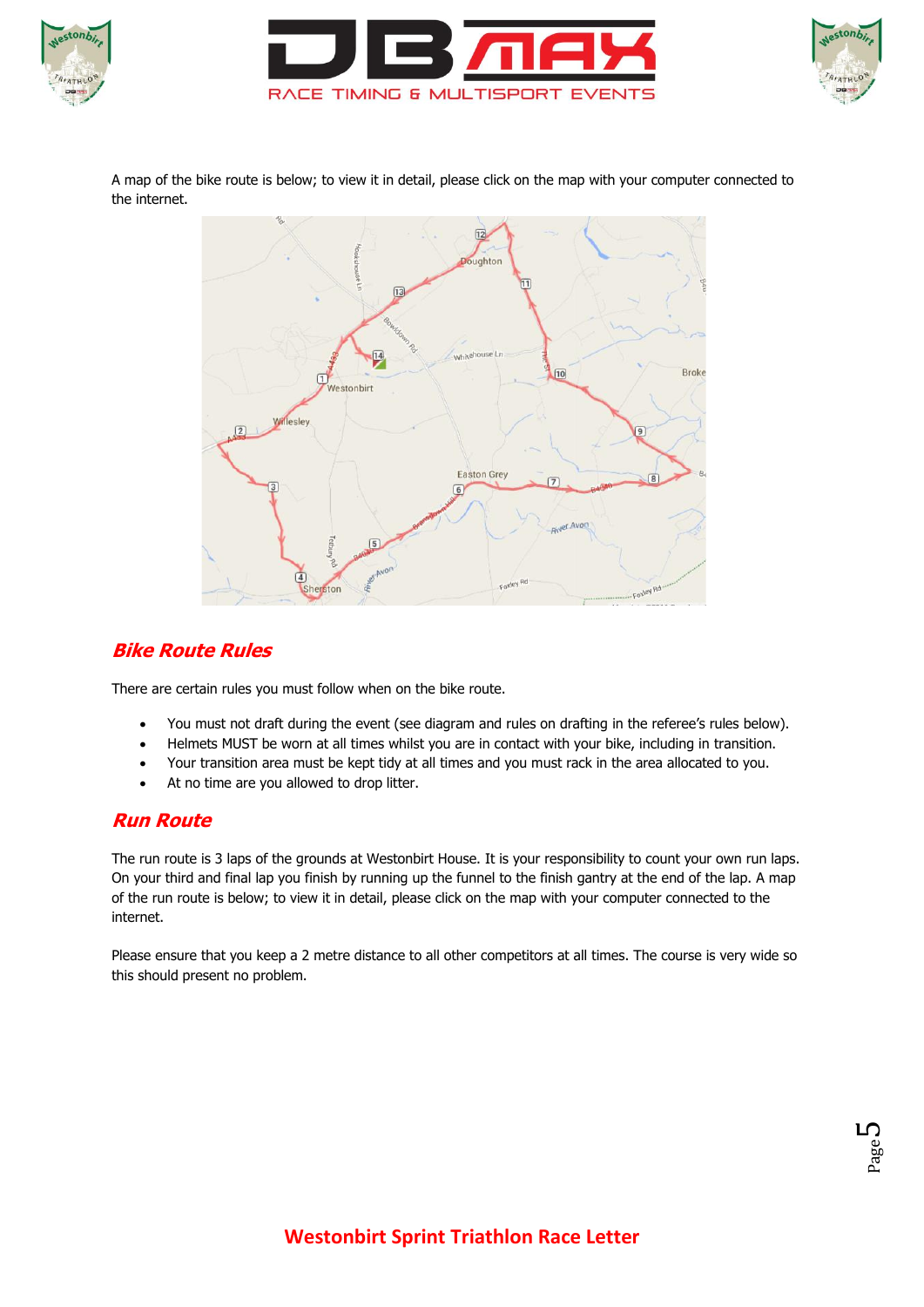







#### **Finish**

When you are approaching the finish of your event, please take the left hand funnel to follow the rope to the finish line and finish under the arch.

Once you cross the line, please ensure that you continue to keep a 2 metre distance to all other competitors at all times. You will be able to collect a cup of water (or 2) at the finish line. You will also be able to collect your medal. Please follow instruction from marshals on where to pick these up.

When you have collected your medal and water you will be able to rest and recover. Once recovered please go to transition and collect your bike and belongings. Please take care and look out for other competitors still racing and ensure that you keep a 2 metre distance at all times. When back at your bike, please apply a face covering again.

When you have collected your bike you can exit transition via the bike check out area (you will need your race number). From the time of finishing your event to leaving the venue should be no more than 40 minutes. Please do not congregate in groups at any time.

#### **Relays**

If you are competing as a relay, then please note that the chip you will become your team baton. The swimmer starts with the chip attached to their left ankle. After the swim, the swimmer

will run in to transition to the changeover zone and hand the chip to the cyclist. The cyclist is not permitted to have their helmet on at this point and it must be in contact with the bike. The cyclist will receive the chip and place it securely on their left ankle. At this point the cyclist can run to their bike, put on and do up their helmet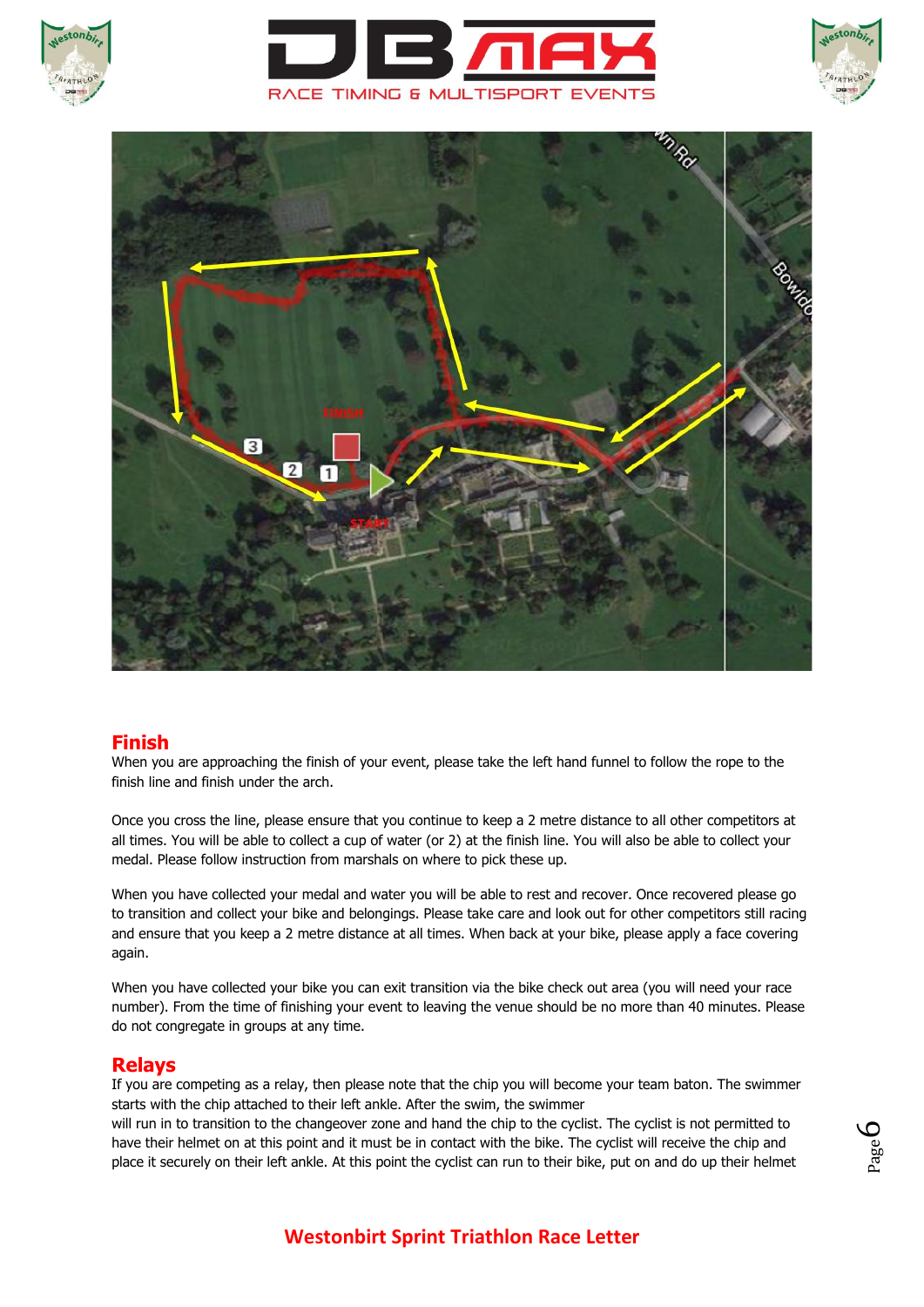





and head of on to the bike route. On return, the cyclist will return to transition, rack their bike, remove their helmet and run to the changeover point to pass the chip on to the runner. The runner will place the chip securely on their left ankle and head off on to the run route. Please note, no chip, no time and unfortunately will incur a disqualification.

## **Spectators**

Spectators are permitted at this event, but there is a maximum of 1 per person. You must email their details in advance to [enquiries@dbmax.co.uk.](mailto:enquiries@dbmax.co.uk) This must contain their name and telephone number. Spectators will only be allowed in the spectator zone which will be on the main school field and must maintain a distance of 2 metres to all other spectators/staff/competitors at all times. Spectators are not permitted around transition, the finish area or at the swim. Any spectators found in these areas will be asked to leave immediately and the competitor disqualified. Please see below for a map of the spectator zone. From this area you can see transition, bike in and out and also each of the run laps.



## **IPods and MP3 Players**

Competitors are **NOT** permitted to wear iPods or MP3 players at any time while racing.

## **DB Max Sports Timing**

**DB Max Sports Timing** will be producing the race results including splits and laps. You can follow the results live on the day at [dbmaxresults.co.uk](http://dbmaxresults.co.uk/results.aspx?CId=16421&RId=2116) via your smart phones.

#### **Toilets and Showers**

Toilets will be available for all competitors as portable toilets only and are located near transition. When using the toilets please use the hand sanitiser provided before entering, then wipe the toilet down after use with the disinfectant wipes and flush them away. When leaving the toilet please ensure you again sanitise your hands.

## **Marshals**

As with all DB Max races we could not hold the event without the help of all the marshals. Please thank them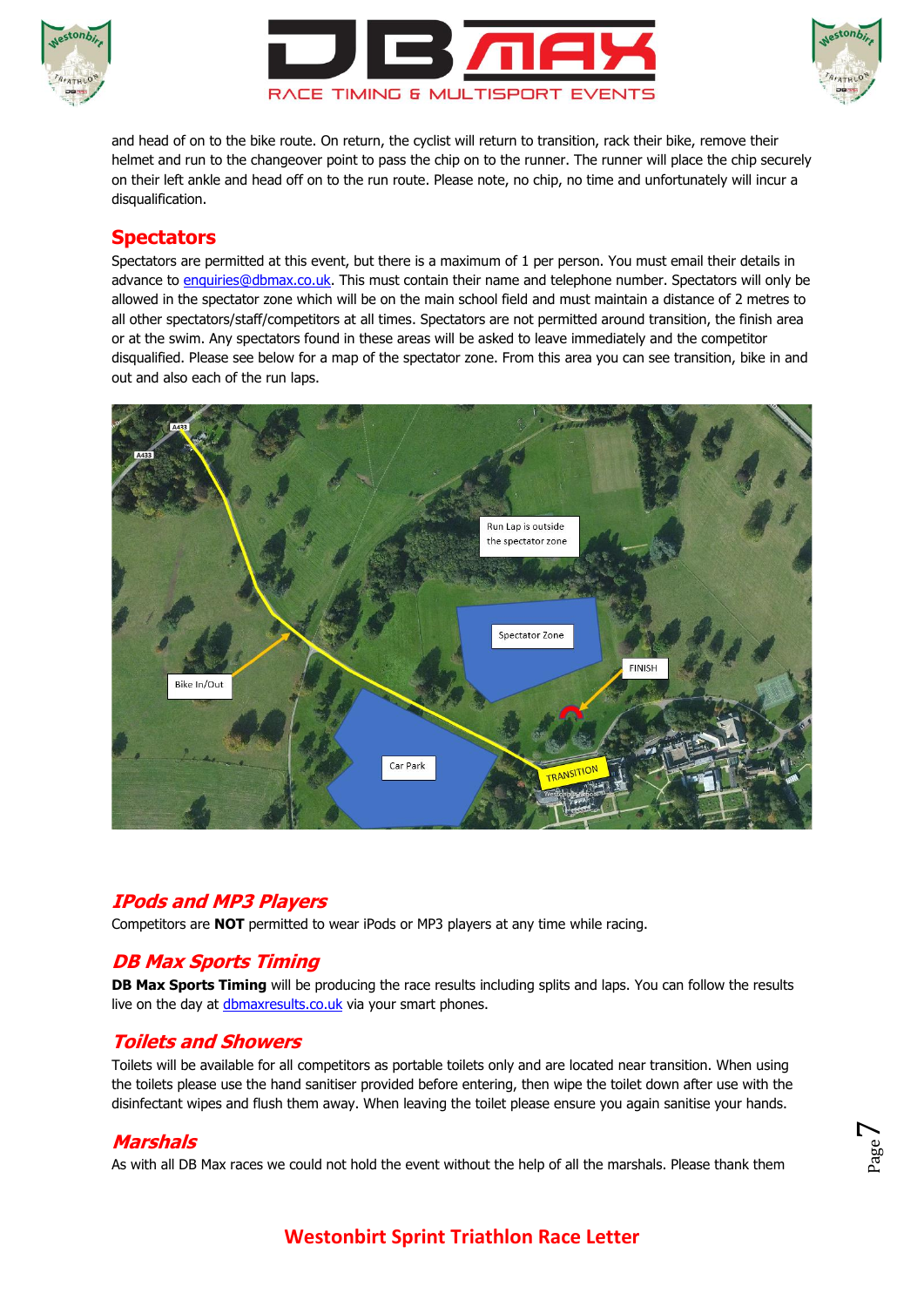





where possible. We keep our marshals fed and watered and you will also receive a free entry to a future DB Max event. If you are interested in marshalling, please email [james@dbmax.co.uk.](mailto:james@dbmax.co.uk)

If this is your first triathlon, we've launched our **Newbie Corner** below with tips and tricks for that first big day!

Finally, thank you for your race entry and good luck with your final race preparations. We look forward to seeing you at Westonbirt on race day!

\_\_\_\_\_\_\_\_\_\_\_\_\_\_\_\_\_\_\_\_\_\_\_\_\_\_\_\_\_\_\_\_\_\_\_\_\_\_\_\_\_\_\_\_\_\_\_\_\_\_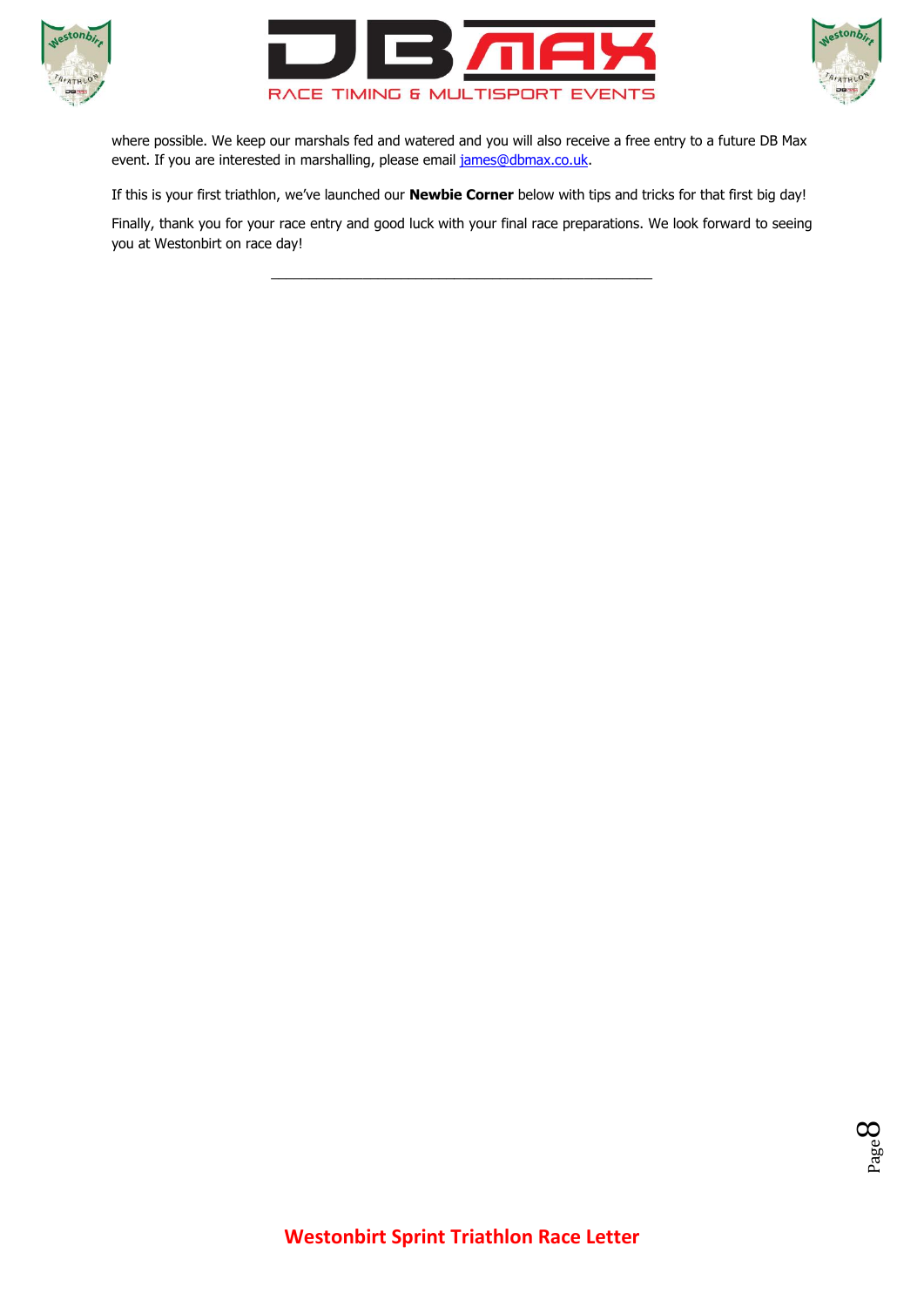





## **Newbie Corner**

DB Max always love to welcome first timers to our events. We were all beginners once and here's a few helpful hints and tips for your big day.

- Arrive at the event early so that you have plenty of time to prepare, register, warm up and so on. Make sure there's no need for stressful rushing and make use of our 'How can I help you staff'.
- Get to know the location of your bike in transition and also the exits so that you're not going to struggle to find your bike during the race. You cannot mark you spot with a flag or anything, but try making it visually distinctive to you, maybe with something like a ribbon on your handlebars or use a special towel in your spot. Notice any landmarks that might help.
- Set your kit out as you need it in transition. Also remember that clothing and socks don't go well onto wet bodies. You can try rolling your socks down to the toes so you can put them on more easily. Do the same with sleeves or other clothing you might put on.
- Wear a race belt to attach your race number to. It's quick to put on and good for both the bike and the run - plus, no safety pins.
- When you rack your bike in transition, make sure it's in a low gear so it's easy to pedal off at the start of the bike leg.
- When nearing transition at the end of the bike leg, downshift your gears and start spinning a bit, to loosen up your legs ready for the run. Remember, your legs may still be wobbly when you first start running.

**Most of all, enjoy your race…. and smile!**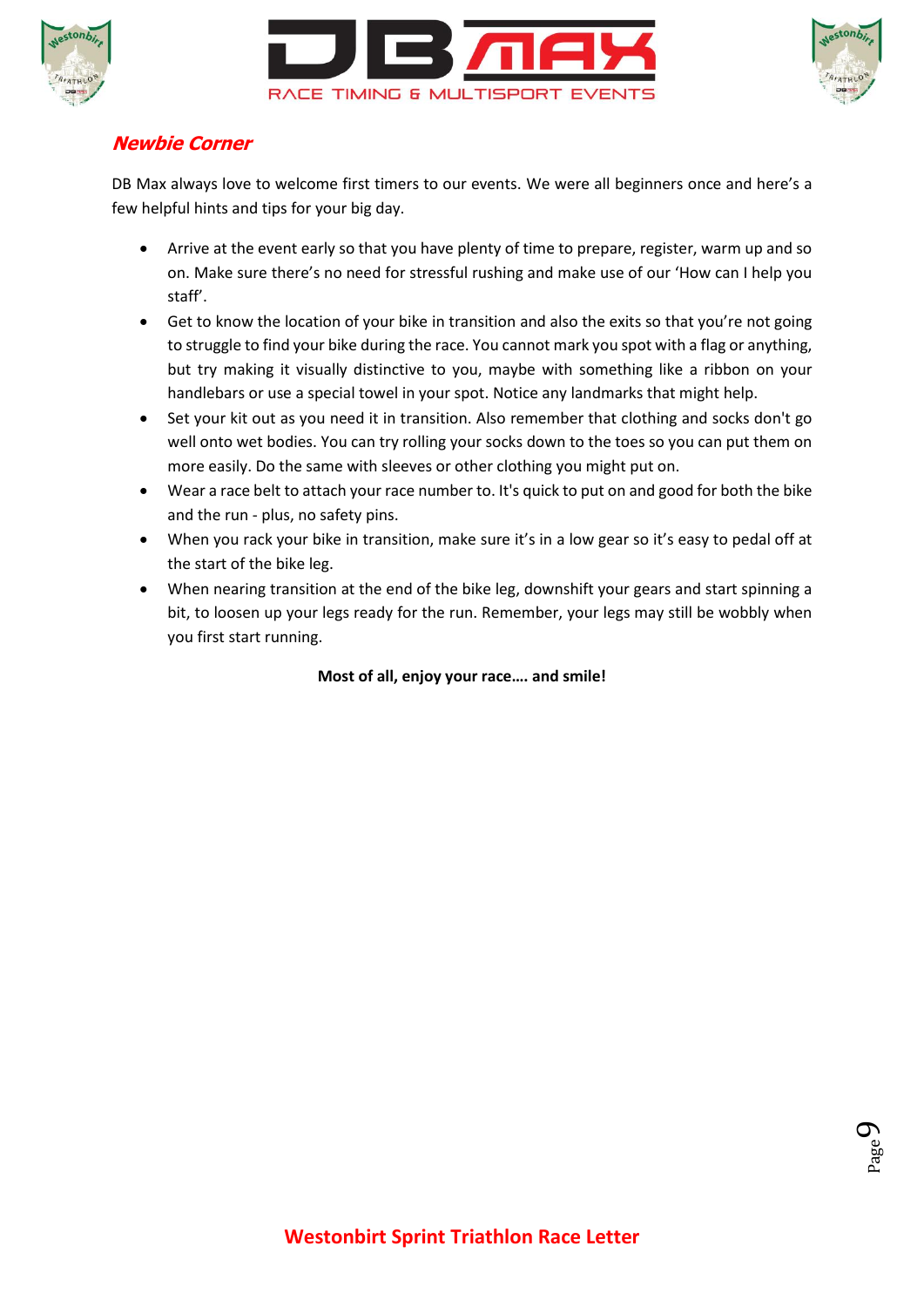





## **A word from our referee, Mike Newman…**

## **Do you know the rules?**

I have listed some general rules to help you when competing in a DB Max triathlon. Please remember them as you may be penalised, or even disqualified if you don't observe the rules.

This document aims to acquaint you with the most widely broken rules, so you never have to see or hear from a referee and to hopefully make your race a safe and enjoyable one.

If you have any questions please do not hesitate to speak to our referee at the race.

# **General Rules and Race Conduct…**

- It is your responsibility as a competitor to know **all** the rules. As in most walks of life, ignorance is no defence.
- It is your responsibility as a competitor to know and correctly complete the full course of the event.
- Foul and abusive language is not permitted and any failure to obey a marshal, the police or a referee will lead to disqualification.
- Marshals are often volunteers, who help the event team with the running of the DB Max events. Please respect them and where possible, thank them for their efforts.
- No outside assistance is allowed at any time during your race.
- Please do not use iPods, mobile phones or any other device that may impair your hearing or concentration anywhere on the course (including transition), as this will lead to disqualification.
- When racing, you need to be aware of other competitors and the general public, both on foot and in vehicles.
- You **must** wear a safety helmet on the bike leg that is of ANSI Z90.4, SNELL B90, EN 1078 or equivalent. A CE mark is **not** an approved standard. The strap to your helmet must also be snug in its fitting and not altered in any way (definitely not elastic). Helmets will be checked when racking your bike.
- Any fittings on your bike (computers, mountain bike handlebar extensions, etc.) must be positioned so as to prevent injury in the event of a crash. All handlebars and tribars must be plugged. **This will be checked when racking your bike and you will not be allowed to race if your bike does not meet the required standards.**
- Nudity is not allowed. Competitors must keep their chest covered at all times on the cycle and the run, no matter how hot it is.
- Bikes **must** be racked on the racking provided using either the seat post, handlebars or brake levers. Bikes must not be racked anywhere else and anybody not racking in this way will be disqualified.
- Remember to place your equipment down, as thrown equipment may interfere with other athletes and lead to a penalty.
- You are not permitted to bring boxes or large bags in to transition, only a small rucksack (or similar) are permitted. If you do bring anything like this with you it will be removed.
- Competitors are not allowed to mark their position in transition with any special device, or flag etc., and must be careful not to interfere with any equipment of other athletes, either deliberately or accidentally.
- At DB Max races competitors must not remove their bike from the rack until their helmet is fastened. They must not unfasten their helmet until their bike is back in the rack.
- Race numbers must be worn and must be clearly visible at all times. They must not be altered or mutilated in any way as this will incur a penalty.
- Relays Helmets must not be worn in relay exchange zones, instead they must remain on the bike before and after relay tagging.
- You must not mount your bike until advised to do so at the bike mount/dismount line outside of transition. There must be no cycling in transition.
- Personal video recording devices are not permitted.

# **Westonbirt Sprint Triathlon Race Letter**